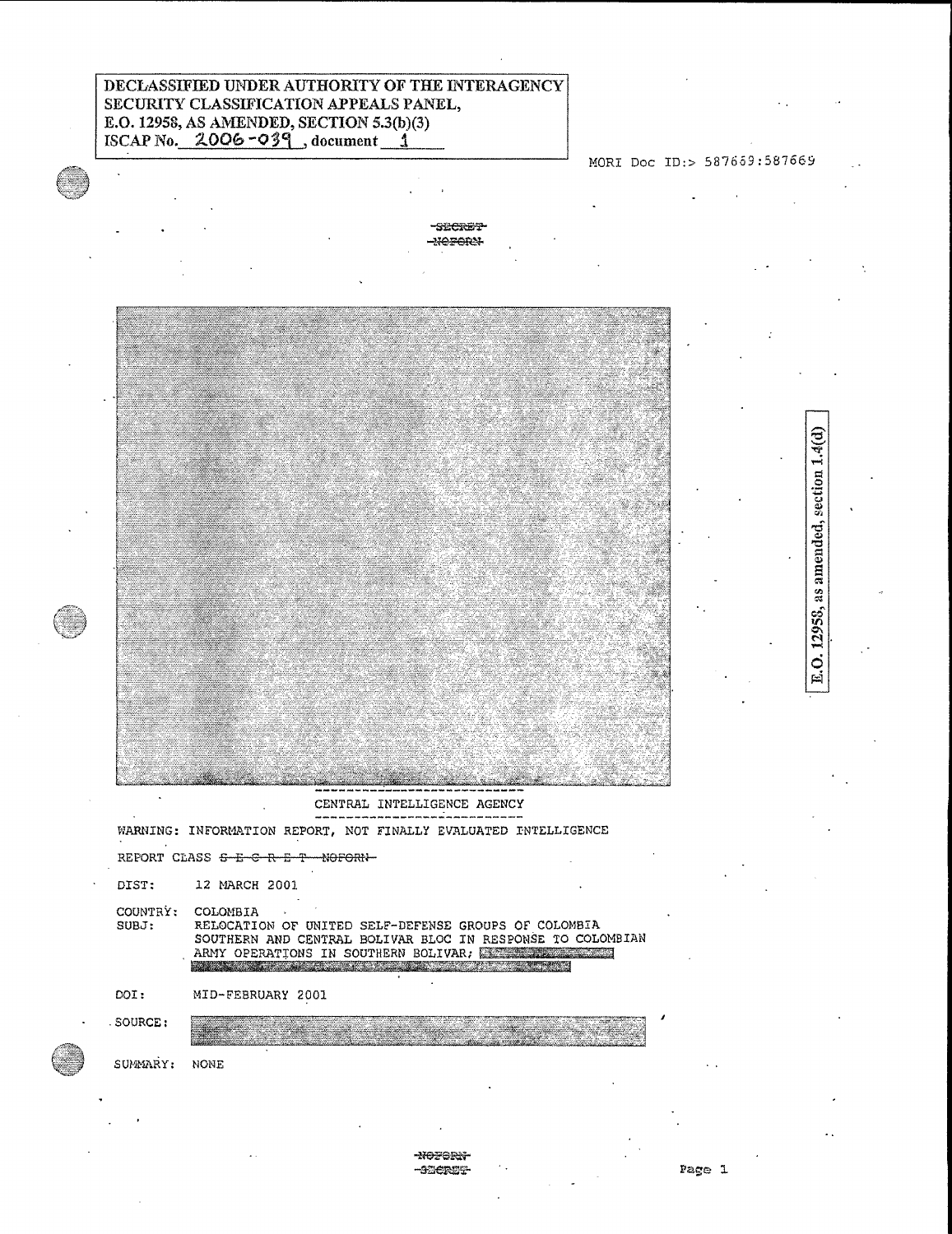### MORI Doc ID:> 587669:387669

12958, as amended, section  $1.4(d)$ 

 $\overline{a}$ 

#### -energy -HOTORN-

TEXT: 1. AS OF MID-FEBRUARY 2001, UNITED SELF-DEFENSE GROUPS OF COLOMBIA (AUC) SOUTHERN AND CENTRAL BOLIVAR BLOC UNITS WERE TEMPORARILY FORCED TO RELOCATE EAST TOWARDS CESAR AND NORTH SANTANDER DEPARTMENTS AS A RESULT OF COLOMBIAN MILITARY OPERATIONS CONDUCTED IN SOUTHERN BOLIVAR. (  $\overline{\phantom{a}}$ ,  $\overline{\phantom{a}}$ ,  $\overline{\phantom{a}}$ ,  $\overline{\phantom{a}}$ ,  $\overline{\phantom{a}}$ ,  $\overline{\phantom{a}}$  THESE OPERATIONS WERE LIKELY A PART OF, THE COLOMBIAN ARMY'S "OPERATION BOLIVAR" WHICH WAS SEEKING TO NEUTRALIZE ILLEGAL ARMED GROUPS' ABILITY TO WAGE WAR iN THE REGION.) APPROXIMATELY 700-800 OF THE MEN.LED BY THE AUC BLOC<br>COMMANDER, I was also the HAD TO BE MOVED INTO LA GLORIA, AGUAS CHICA, SAN MARTIN, AND SAN ALBERTO IN CESAR DEPARTMENT. A SMALLER CONTINGENT FLED INTO LA ESPERANZA IN NORTH SANTANDER. ELECTRICAVE THE ORDER TO DISPERSE WHEN UNITS BELONGING TO THE COLOMBIAN ARMY'S 5TH BRIGADE CONDUCTED PRE-DAWN RAIDS IN TAE AREAS NEAR SAN BLAS AND SIMITI, SOUTHERN.BOLIVAR. THE ARMY UNITS CONDUCTED SEARCHES OF PRIVATE PROPERTY AND WERE ABLE TO CAPTURE APPROXIMATELY 70 OF **AMEN AND AN UNKNOWN OUANTITY OF UNSPECIFIED COMMUNICATIONS** EQUIPMENT. EQUIPMENT.

2. **THE REAL PROPERTY OF A STATE OF A STATE OF A STATE AND THE COLOMBIAN ARMY UNITS WERE** SUCCESSFUL IN PUSHING THEM OUT OF THE AFOREMENTIONED AREAS, THE ARMY TREATED THEM "WELL." TREATED THEM "WELL."

<u> 1990 - James Barnett, politik politik (</u> E THE EN AUC MEMBERS CAPTURED DURING THE OPERATION WERE THE ET AUC MEMBERS CAPTURED DURING 1<br>SUBSEQUENTLY RELEASED, ALONG WITH THEIR WEAPONS.  $\mathbb{R}$ 

NO ADDITIONAL DETAILS ARE KNOWN ABOUT THE REPORTED RELEASE OF CAPTURED PARAMILITARY MEMBERS.)



'NO<del>F'ORN'</del>

POC: COMMENTS, EVALUATIONS, AND REQUIREMENTS WELCOME.

## $\epsilon$  . ADMIN

**Barbara Adama** and the complete of the complete state of the complete of the complete state of the complete of the complete o

- Page 2

n an coir an